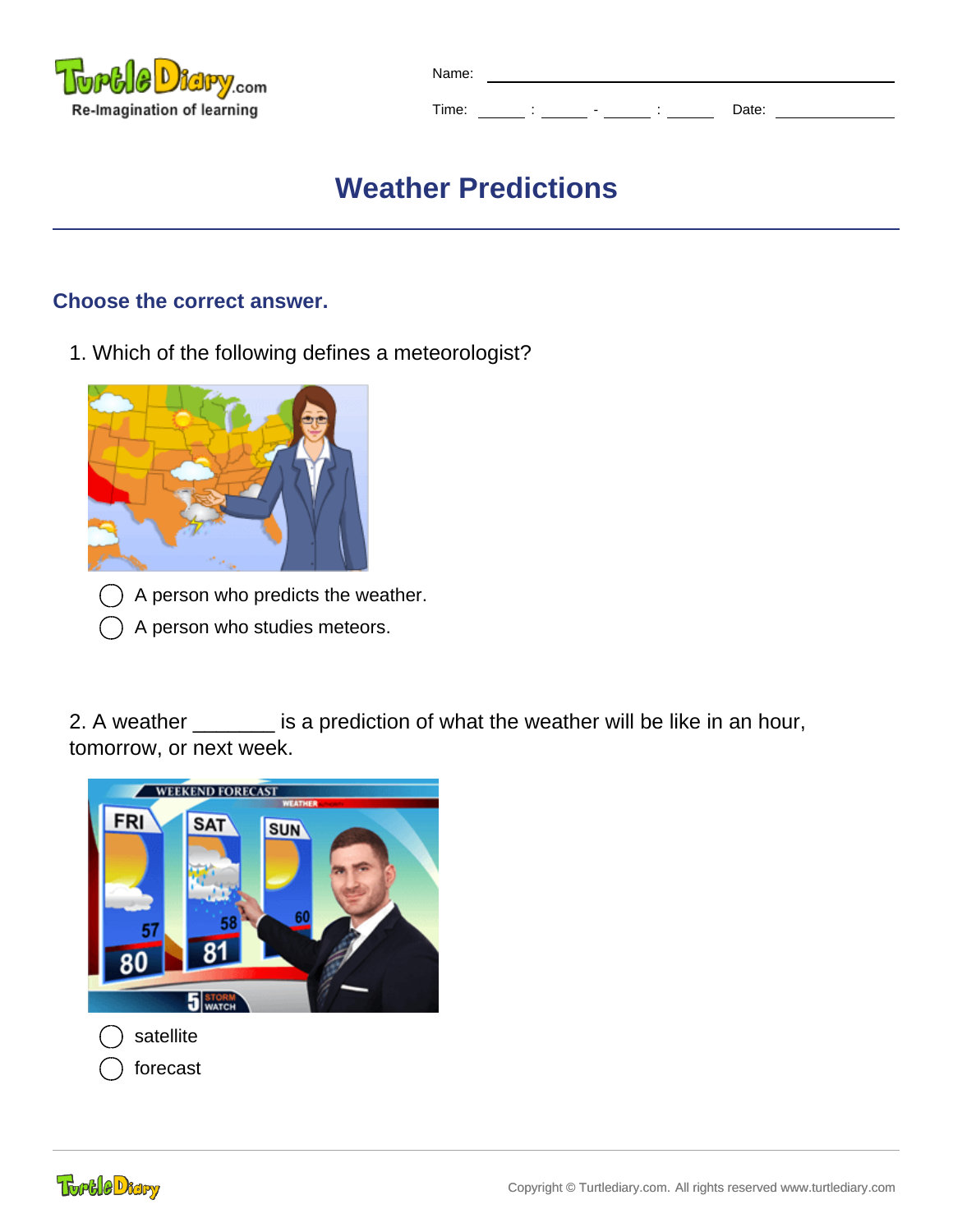3. A wind vane is an instrument that determines the \_\_\_\_\_\_\_ of the wind.



4. Which of the following is used by weather forecasters to detect the force of precipitation, wind and speed direction, estimates hail size, and the amount of rainfall?

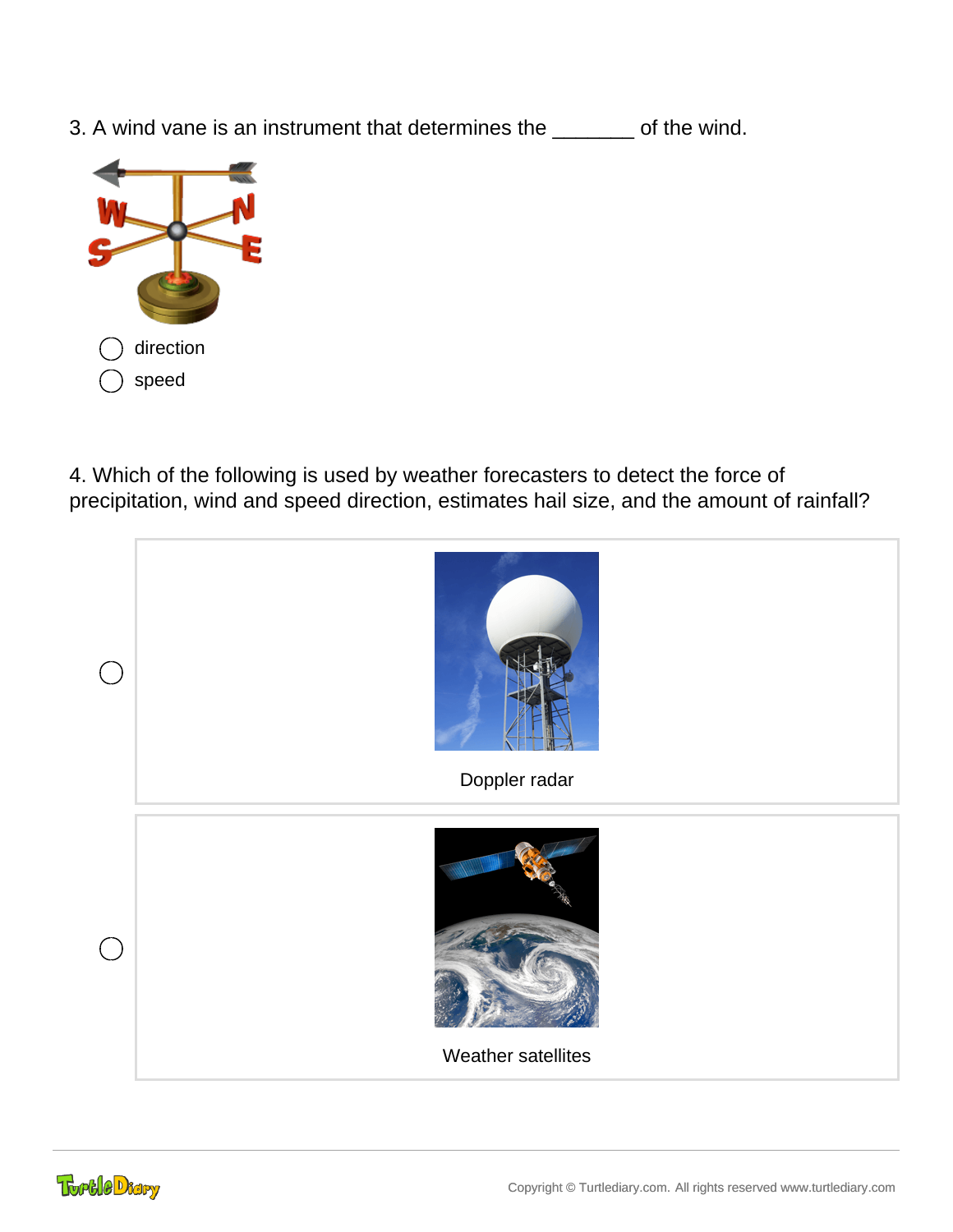### 5. What is a radiosonde?



- The instrument carried by a weather balloon or weather buoy used to send measurements by radio signals to a weather station.
- The instrument carried by a weather satellite used to send measurements by radio signals to a weather station.

6. For a golf tournament, weather forecasters predict rain. Which of the following will weather forecasters use to tell the golfers the amount of rain to expect?

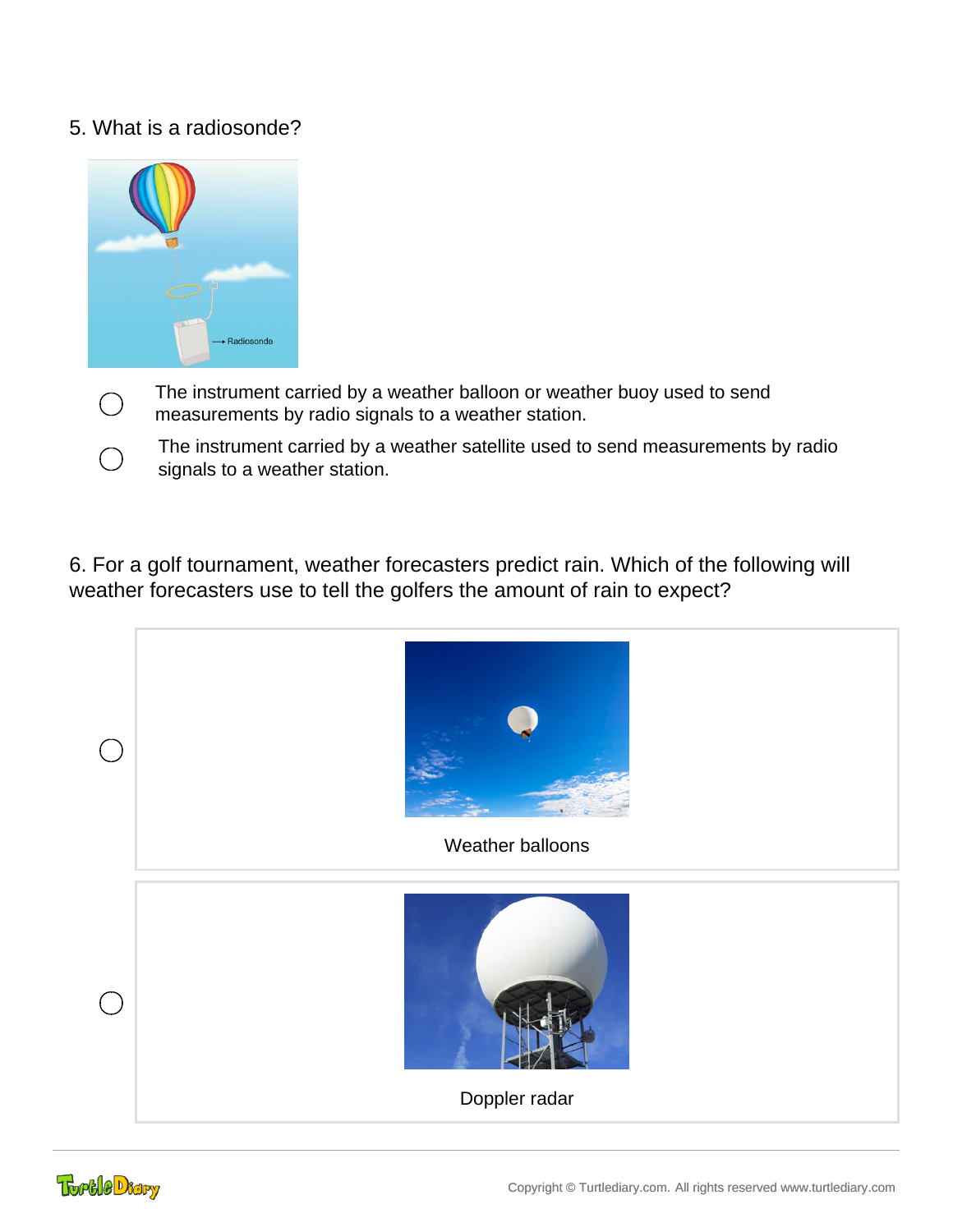7. Which of the following air mass is located over large bodies of land and contains dry air?

**Continental** Marine

8. Which of the following is true?



- For a cold front, colder air replaces the warmer air.
- For a cold front, warmer air replaces the colder air.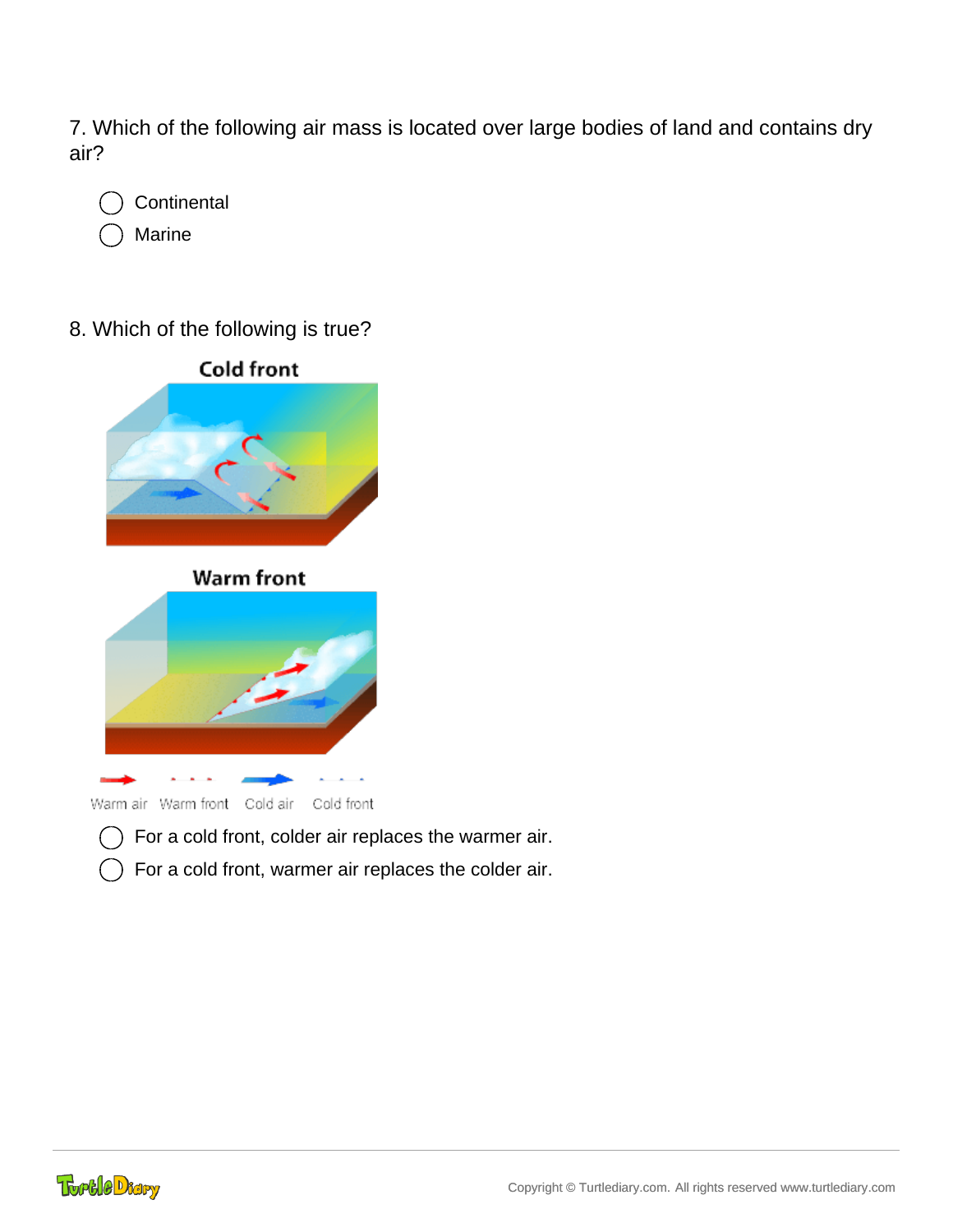9. Which of the following is true?



 $\bigcap$  For a warm front, warmer air replaces the colder air.

# **Choose the correct answer**

10. Which of the following symbols represents a cold front on a map?

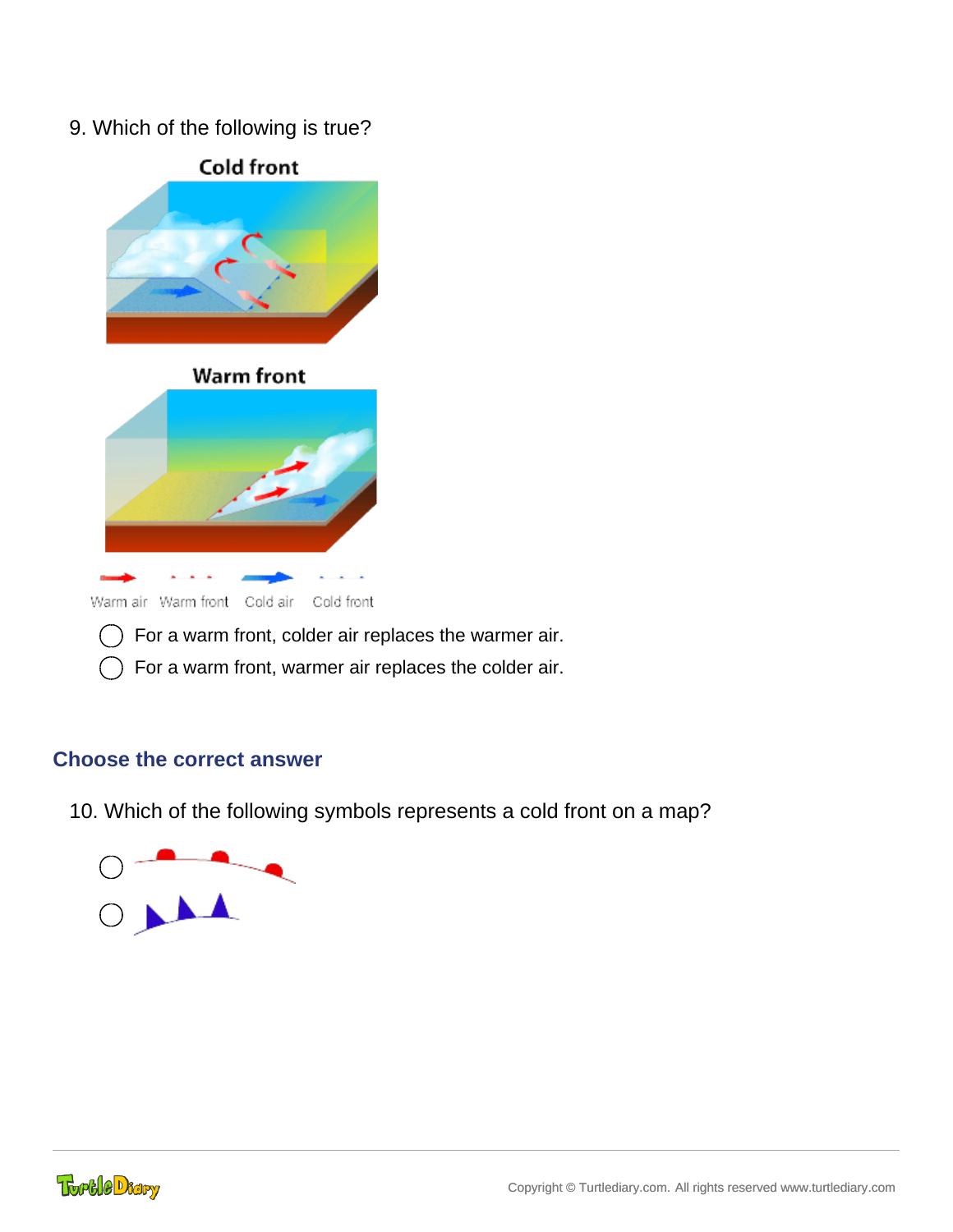# **State whether the following statement is true or false.**

11. If you listen to the news and you are informed that it will be sunny tonight but rainy tomorrow, you are listening to a weather forecast.



False

12. A meteorologist will use computer models, observations, and a knowledge of trends and patterns to predict the weather.



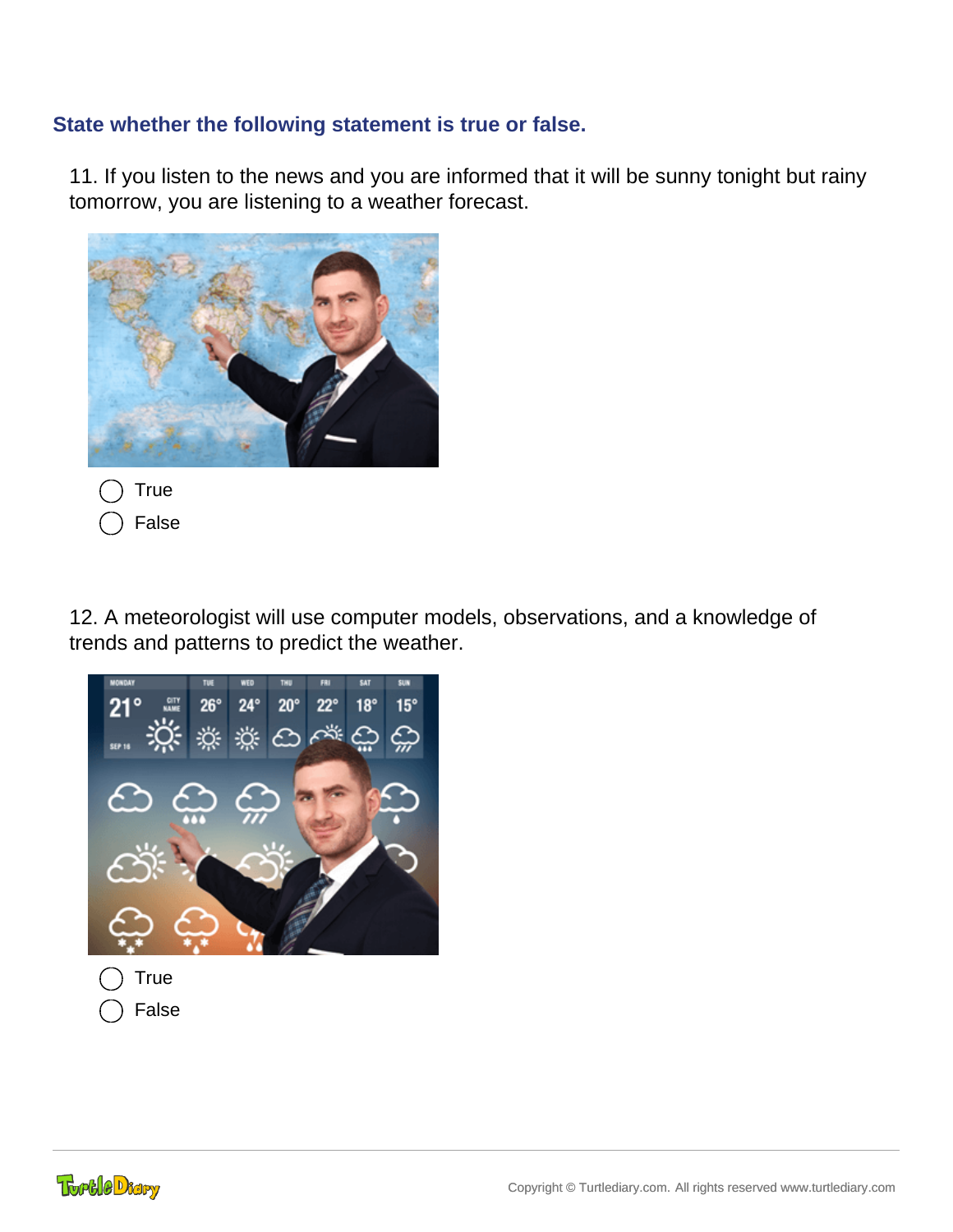### **Choose the correct answer.**

13. How does a weather forecaster keep people informed about incoming weather conditions?



 $\bigcap$  Through reports given either on TV, local radio, or through the use of other types of radio.

- Through the use of newspapers or Internet web sites.
- Both A and B

14. Reasonably accurate weather forecasts can be made up to \_\_\_\_\_\_\_ days in advance.



- 15
- 7
- 20